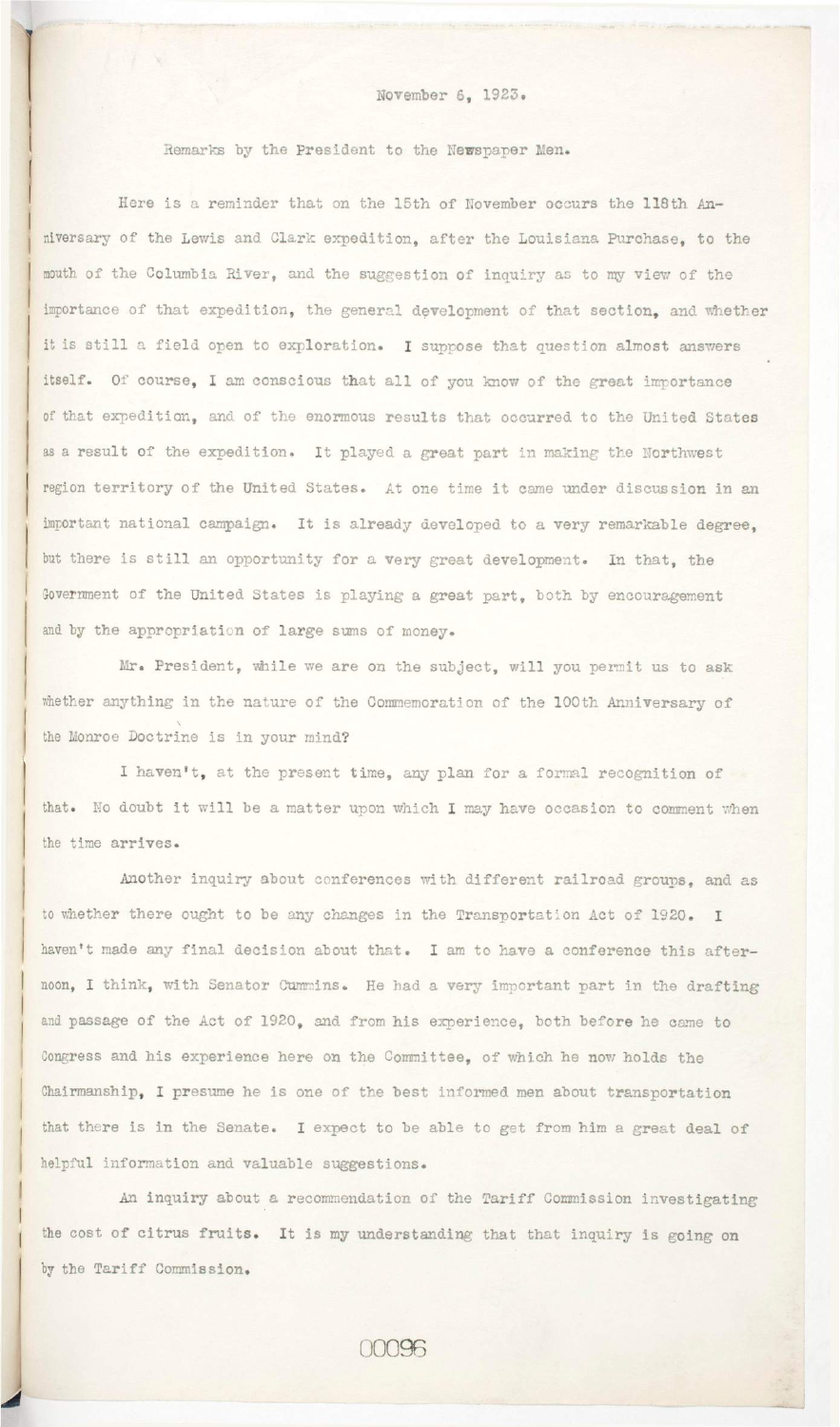And an inquiry as to whether I am going to confer with the Shipping Board to find out what recommendations they want for legislation. I haven't any present plan for conferring with the full Board. I have had a conference with the Chairman just before he went away, and he told me he was going to take occasion, if the opportunity presented itself to him, while he was abroad, to formulate some plans that he wanted to submit to me on his return.

Whether the position of the United States is changed in regard to entering into European embroilments. I don't know of any change in that respect. Our position has been carefully and definitely stated a great many times, both in speech and in writing, and it has been stated, also, by our actions. I think you know of the events that led up to the present situation - the suggestion that was made here as a result of some inquiry that we still had a desire to be helpful in Europe whenever the opportunity offered itself, and the note that came from the British Government, and the reply that was made to that note, which is known as the Hughes note. Now, I think almost every possible inquiry that you can devise will be answered by a reading of the note. I think you will find the answer to the inquiry there. It states the position of our Government definitely and fully, and that it is the desire to be helpful. We haven't any other motive. We have no direct interest to serve, no expectation of reaping any reward. We are undertaking to discharge our obligations  $-$  of lending our counsel, if we can, in order to settle a long standing difficulty. Now, there isn't any occasion for being disturbed or discouraged, because we aren't able to step in and settle, in twentyfour hours, a difficulty that has engaged the attention of Europe for hundreds of years. We have got to be patient about it, and try to do the best we can. We observed that the French have taken possession of the Ruhr, and as a result of that there was that passive resistance on the part of the Germans. That finally came to an end, and it seemed to us that that might furnish an opportune moment for a suggestion that we lend our counsel, and that we would be helpful, if our help was

2.

wanted. We aren't trying to do anything more than discharge what we think is our duty. We hope that we can be helpful. But that depends on the state of mind that exists over there. If it is one that wants to be helped, then I think we would be Warranted in looking at it very hopefully. If it turns out that the state of mind is not one that wants help, why, then there is nothing that we can do. But of course, our people here, we hope people generally throughout civilization, will understand that we tried to do our part. That answers, I think, quite a good many questions. 00097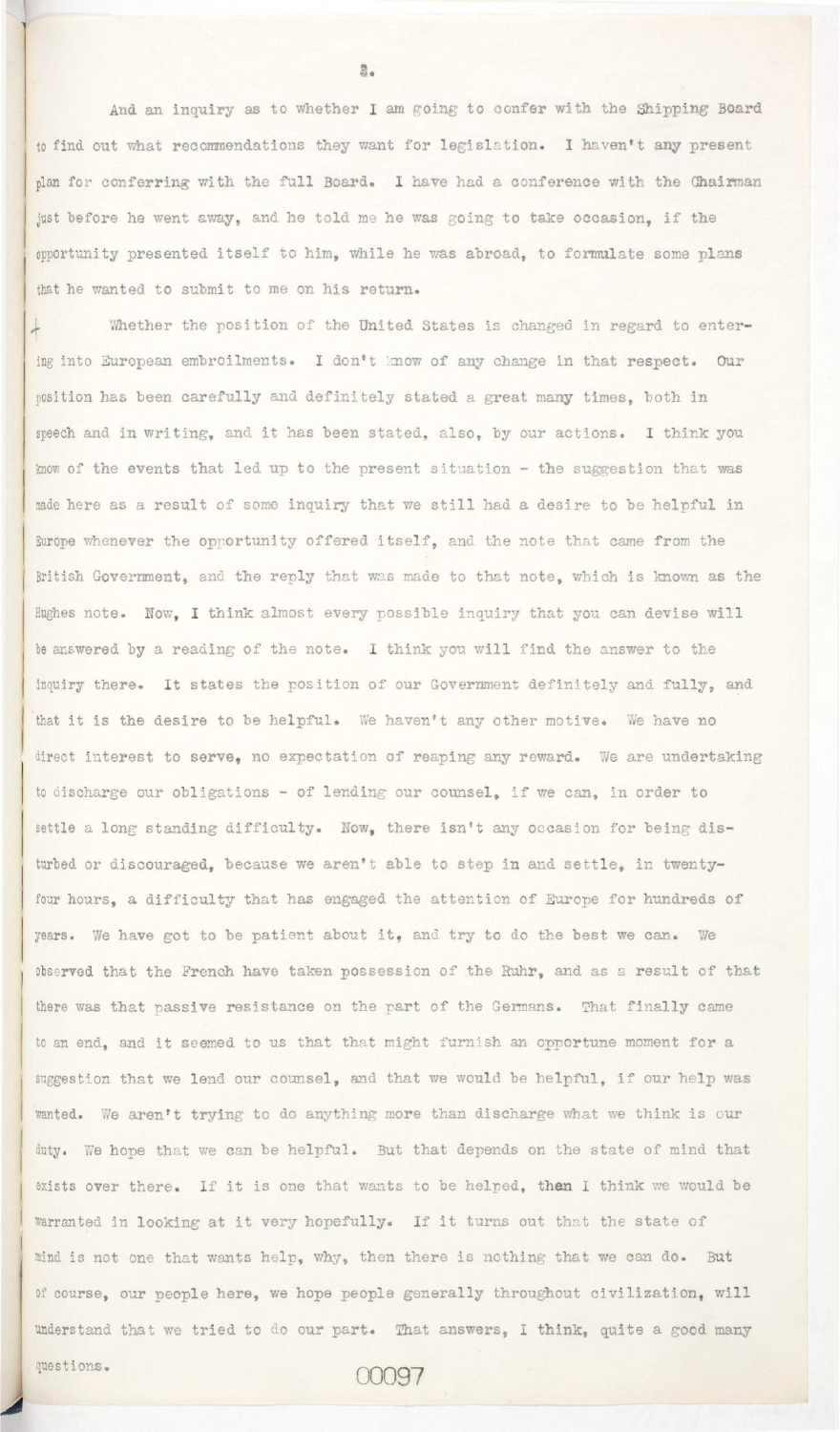I had a visit, this morning, from Ambassador Jusserand, who explained to me the position of the French people and the French Government, as has been reported in the press. I undertook to explain to him what I understood our position was.

An inquiry about Senator Cummins. I think I have already answered that.

An inquiry about the Veterans Bureau investigation. Now, it is difficult, of course, for me to comment on the details of an investigation that is being made by a committee of Congress. Perhaps it would be almost enough to say that the Congress had provided for this investigation, authorized it, and directed it to be made by that Committee. It is not to be made by me. The Committee will make their investigation, and after they have heard all the evidence, they will make a report. When that report comes in, I suppose it may call for some action. Sometimes reports do. From the evidence that appears to be coming out, I suppose this report will call for action. But when it is finally made, then such action as the Committee determines, and such facts as they develop, will be taken under consideration. and appropriate action will be taken.

Whether the Government is making any arrangements to extend relief to Germany before Congress convenes. No, I don't know of any authority that there is in the Government to do anything of that kind. Of course, in the case of the great calamnity that has occurred in Japan, why, we had to anticipate somewhat what every one knew would be the desire of the Congress, and give assistance through the War Department and Navy Department, and the Shipping Board, and so on. But I don't think there is any such emergency existing in Germany - though I understand that conditions over there are very serious, and it is my present belief that they will need relief before the next crop comes in. They will very likely need relief during the winter. You might make it stronger than that, but it is generally understood they will need relief during the winter.

Chairman Brown will come before the Cabinet next Friday, I expect. I

 $3.$ 

understand that this is election day in some of the municipalities in Ohio, so that he is there today in the discharge of the duty of good citizenship, and casting his vote. The matter was not discussed to any extent. It was referred to in today's Cabinet meeting and the statement made, similar to that which I have made here. After that, of course, I shall take up the matter with the Committee. Senator Smoot is Chairman of the Committee, and there are some other members.